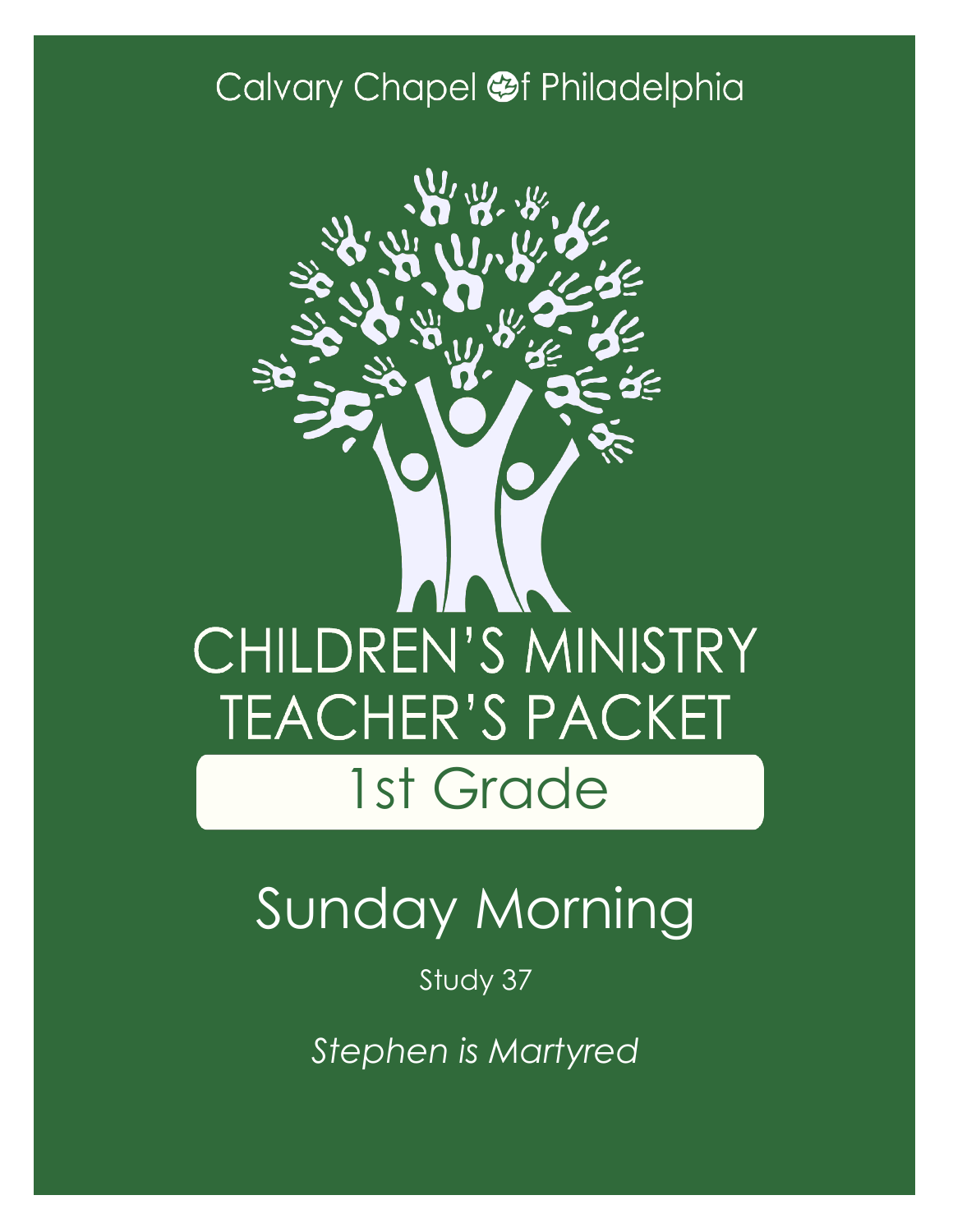### Stephen is Martyred

The Objective is the key concept for this weeks lesson. It should be the main focus of the study

These are the key verses that you will find helpful in teaching your study this week. The "Main passage" is the basis of the study, where the other verse support the objective of the lesson.

There is a memory verse for the students that relates to every study. If a student can memorize the verse for the following week you may give them a prize from the "reward box" found on your cart.

An introductory activity or question that will settle the class, draw their attention to the study and prepare their hearts for God's Word.

**Objective This lesson will examine why Stephen was willing to give up his life for Jesus and encourage the class to have an eternal perspective.**

#### **Key Verses**

Acts 6:8-15; 7:51-60—Main Teaching Passage Acts 7:1-50 (Stephen's message) Acts 6:1-7 (Stephen's background) Matthew 16:24-27; Philippians 1:21; Revelation 12:11 Matthew 6:19-21

### **Memory Verse** - Matthew 16:25

"For whoever desires to save his life will lose it, but whoever loses his life for My sake will find it."

### **Hook**

Review last week's memory verse, Hebrews 13:3.

Ask the person who loves candy the most in the whole class to raise their hand. Ask each of the students how far they would be willing to go to get a piece of candy. Would they be willing to pay money? Would they be willing to do extra chores for a month? Would they be willing to suffer?

When we love something, we are willing to do a lot, even suffer, to get it. In today's story, we are going to read about a man who loved Jesus so much, he was willing to suffer, and even die, for Him.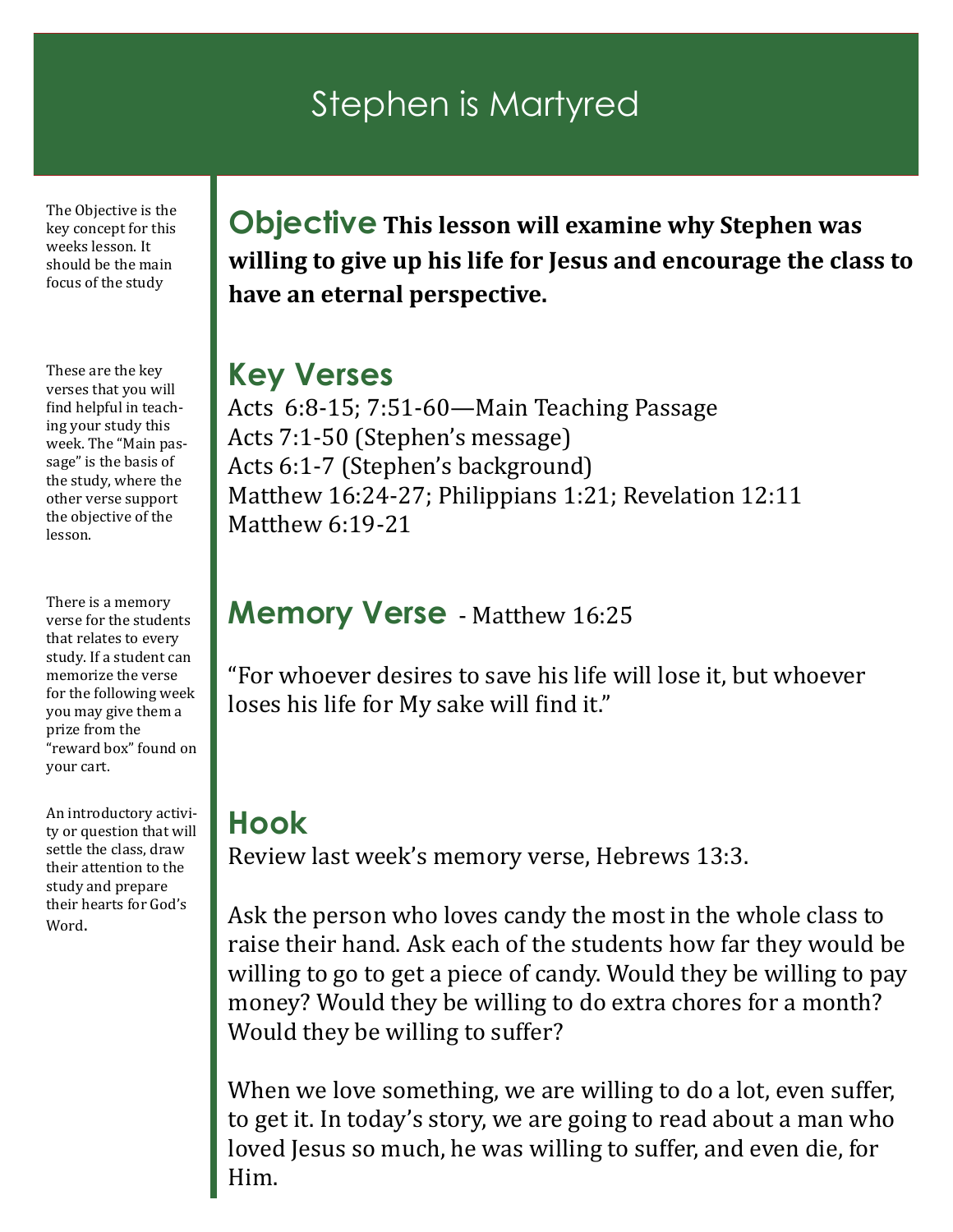What does the Bible say? This is where we will read a passage or series of passages that teach on the subject of the day.

BOOK

In Acts 6, we are introduced to a believer named Stephen. In Acts 6:3, Stephen is described as "of good reputation" and "full of the Holy Spirit and wisdom." In verse 8, we see that Stephen did miracles by the power of the Holy Spirit. He began to debate with other Jews about the truth of Christ, and they were unable to resist his wisdom. In response, these men stirred up the people, elders, and scribes and had Stephen arrested and taken before the council of the Jewish leaders. There they had lying witnesses accuse Stephen of blasphemy against the law and the temple (blasphemy means speaking of a holy person or thing in an unholy way). Then Stephen rose up to defend himself, and the Bible tells us that his face looked like the face of an angel.

Acts 7:1-50 recounts Stephen's defense speech. We will not focus on the details of this message, but the main idea is summarized in verses 51-53. He went through Israel's past and pointed out that the people of Israel had a long history of rejecting God's messengers, and now they were rejected him and others who taught about Jesus. This angered the council, and they took him outside the city to stone him (kill him by throwing rocks at him). Yet Stephen was full of the Spirit and saw heaven open and Jesus sitting at God's right hand. As they stoned him, Stephen committed himself to God and asked Jesus not to hold this stoning against his persecutors.

## LOOK

Last week, we talked about persecution and saw the first example of it happening to the Church. We saw that Peter and John were put into prison, but eventually they were let out. However, this would not always be the case for Christians. Stephen was the first person to lose his life for being a believer in Christ. It might be tempting to read Stephen's story and see a tragedy—a man full of the Holy Spirit and with all kind of potential who met an early end. The world would look at Stephen's life and think it was wasted. But that is not how God looks at things.

Stephen was a martyr. A martyr is a person who dies because of their witness for Christ. All throughout the New Testament, we see teaching on martyrdom and examples of people who valued Christ so much that they were willing to die for His sake. In Matthew 16:24-27, Jesus taught that following Him would require great suffering, but in the end there would be great reward. In Philippians 1:21, Paul said that for him, to live is Christ and to die is gain. In Revelation 12:11, we discover that Satan was defeated in part because the believers were willing to die

The interpretation/ exegesis of the passage. What does this passage mean? How does this passage apply to my life?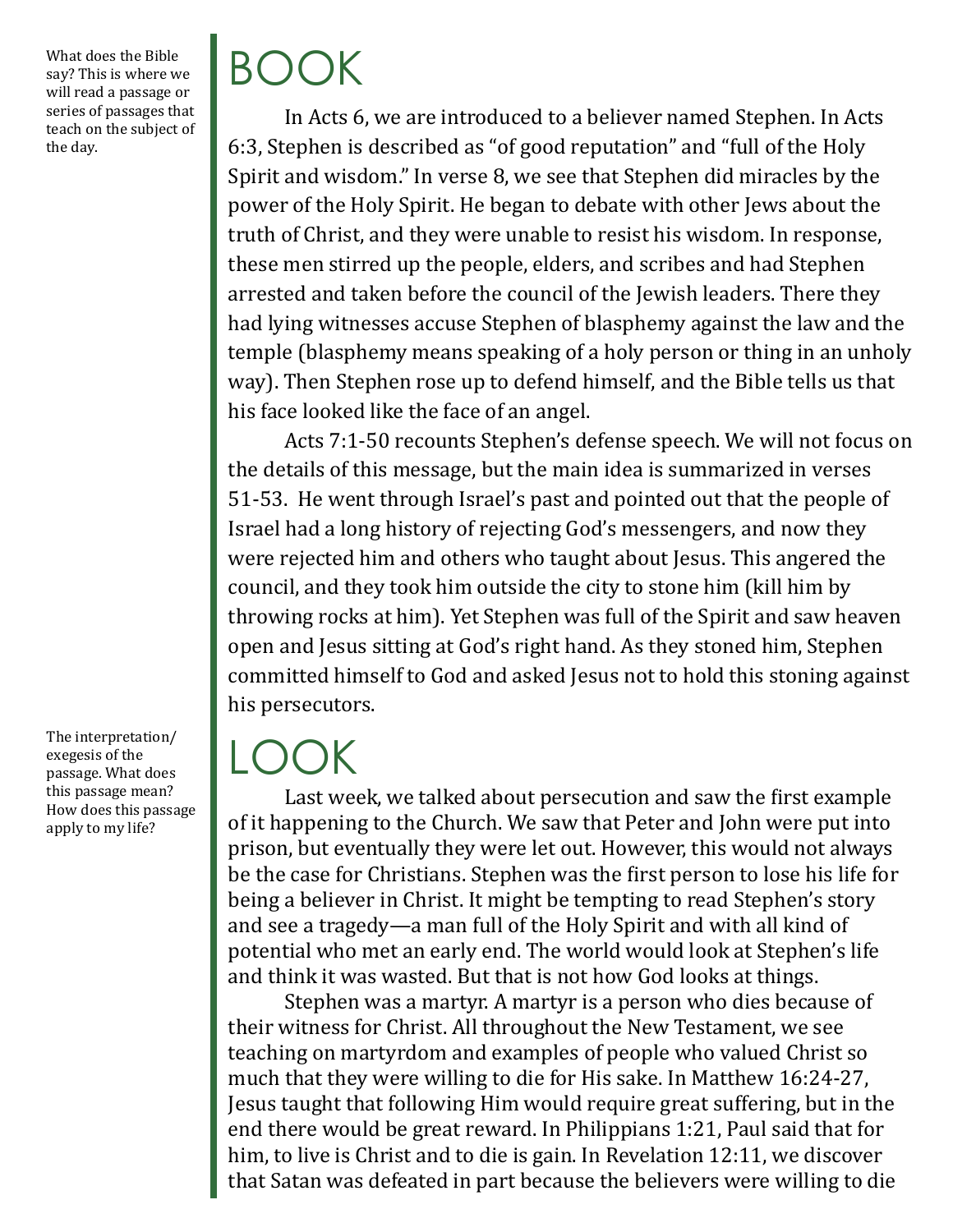# LOOK (Continued)

rather than deny Jesus. The apostle James was executed for his faith in Acts 12, and while his actual execution is not recorded, Paul's path to martyrdom is recorded at the end of Acts.

What would make a person willing to do this? Why would someone give their life for the Lord? All martyrs have two things in common. First, they all had a zealous love for Christ. They were passionate for Him and saw Him as more valuable than any earthly fame, wealth, or power. The second trait is that they had an eternal perspective. They understood that although being a Christian would mean pain in this life, their short-term pain would turn into long-term gain when they enjoy for eternity the rewards of obeying Christ.

Although following Jesus might not lead to death for us, we can and should have the same mindset as the martyrs we read about in the Bible and those who have died throughout history for Christ's sake. We should cultivate a love for God that outweighs our love for money, possessions, comfort, popularity, and all else. We should love Jesus so much that we are willing to do whatever it takes, even suffer, to follow Him. We can develop an eternal perspective that realizes it is better to endure suffering and give things up on this earth so that we can store up treasures in heaven (Matthew 6:19-21) than to live the other way around.

### TOOK

As a class, memorize Matthew 16:25.

We can only love Jesus if we spend time with Him. Encourage the class to dedicate time each day this week to reading the Bible with their family and praying in order to grow their love for God.

**Pray:** Ask the Lord to give us a love for Him like Stephen had. Pray for an eternal perspective that seeks to store up treasures in heaven.

**Parent Question:** What does it mean to store up treasures in heaven (see Matthew 6:19-21)?

What is my response to this passage of Scripture? How should my life change according to what this passage teaches me? What are the practical things I can do throughout the week to make this true in my life?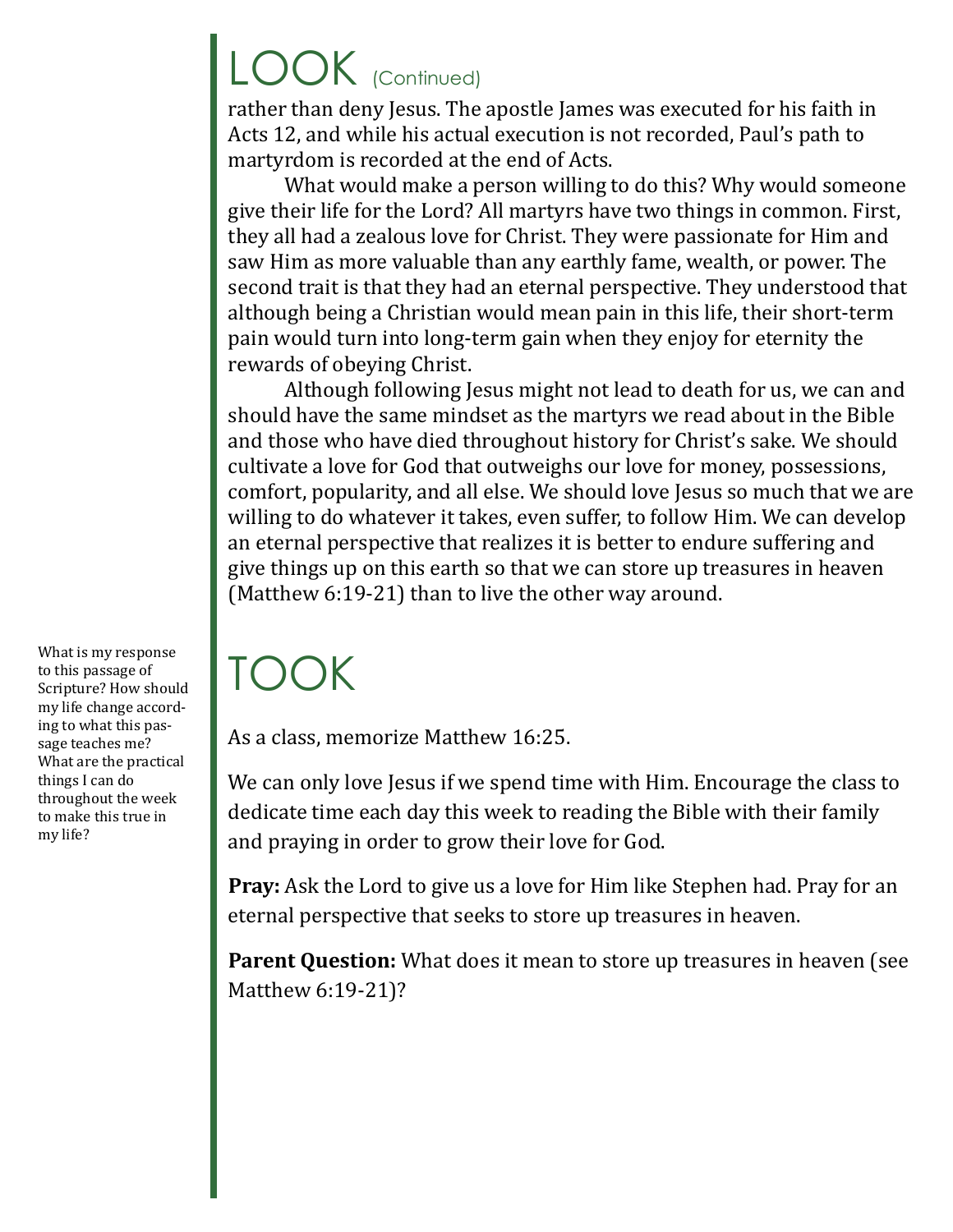# FURTHER STUDY

### **Commentary on Acts 6:8-15 & 7:51-60 by David Guzik**

#### 1. [\(Act 6:8](https://www.blueletterbible.org/kjv/acts/6/8-10/s_1024008)-10) Stephen's witness for God.

And Stephen, full of faith and power, did great wonders and signs among the people. Then there arose some from what is called the Synagogue of the Freedmen (Cyrenians, Alexandrians, and those from Cilicia and Asia), disputing with Stephen. And they were not able to resist the wisdom and the Spirit by which he spoke.

a. God did **great wonders and signs** through the apostles, but also through others like Stephen, one of the servants chosen to help the widows. Stephen was used of God because he was **full of faith and power**.

b. **Disputing with Stephen**: Stephen debated with Jews from **the Synagogue of the Freedmen**, empowered by the Holy Spirit, he shows greater wisdom (**they were not able to resist the wisdom and the Spirit by which he spoke**).

i. There is no indication that Stephen, in himself, was smarter, better educated, or a better debater than these Jews. We should attribute his upper hand in the debate to **the Spirit by which he spoke**.

ii. **Those from Cilicia**: "The mention of Cilicia suggests this may have been Paul's synagogue before he was converted. He came from Tarsus in Cilicia." (Lovett)

2. [\(Act 6:11](https://www.blueletterbible.org/kjv/acts/6/11-14/s_1024011)-14) The opposing Jews, defeated in debate, induce false accusations against Stephen.

Then they secretly induced men to say, "We have heard him speak blasphemous words against Moses and God." And they stirred up the people, the elders, and the scribes; and they came upon *him,* seized him, and brought *him* to the council. They also set up false witnesses who said, "This man does not cease to speak blasphemous words against this holy place and the law; for we have heard him say that this Jesus of Nazareth will destroy this place and change the customs which Moses delivered to us."

a. **They stirred up the people**: The opponents of Stephen could do nothing until they got popular opinion on their side. Previously, persecution against the apostles had been limited because popular opinion was with them ([Acts 2:47,](https://www.blueletterbible.org/kjv/acts/2/47/s_1020047) [5:26\)](https://www.blueletterbible.org/kjv/acts/5/26/s_1023026).

i. **They secretly induced men to say**: The opponents of Stephen could not win a fair fight, so they used lies and secret strategies to shape popular opinion against Stephen.

ii. Popular opinion can be easily shaped. The same crowds that praised Jesus ([Luke 19:35](https://www.blueletterbible.org/kjv/luke/19/35-40/s_992035)-40) soon called for His crucifixion [\(Luke 23:18](https://www.blueletterbible.org/kjv/luke/23/18-23/s_996018)-23); then they loved the apostles [\(Acts 2:47,](https://www.blueletterbible.org/kjv/acts/2/47/s_1020047) [5:26\)](https://www.blueletterbible.org/kjv/acts/5/26/s_1023026) but now cry out against Stephen. This is why we should never let popular opinion shape the vision or focus of the church, but let it rest on God's eternal Word.

iii. How did Luke know what the opponents of Stephen **secretly induced men to say**? Possibly, it was because a man named Saul of Tarsus was among the opponents, because some of them were from Paul's home region of Cilicia. Saul (who became known as Paul the apostle) may have told Luke about this incident.

b. The accusers brought their charges: **We have heard him speak blasphemous words against Moses and**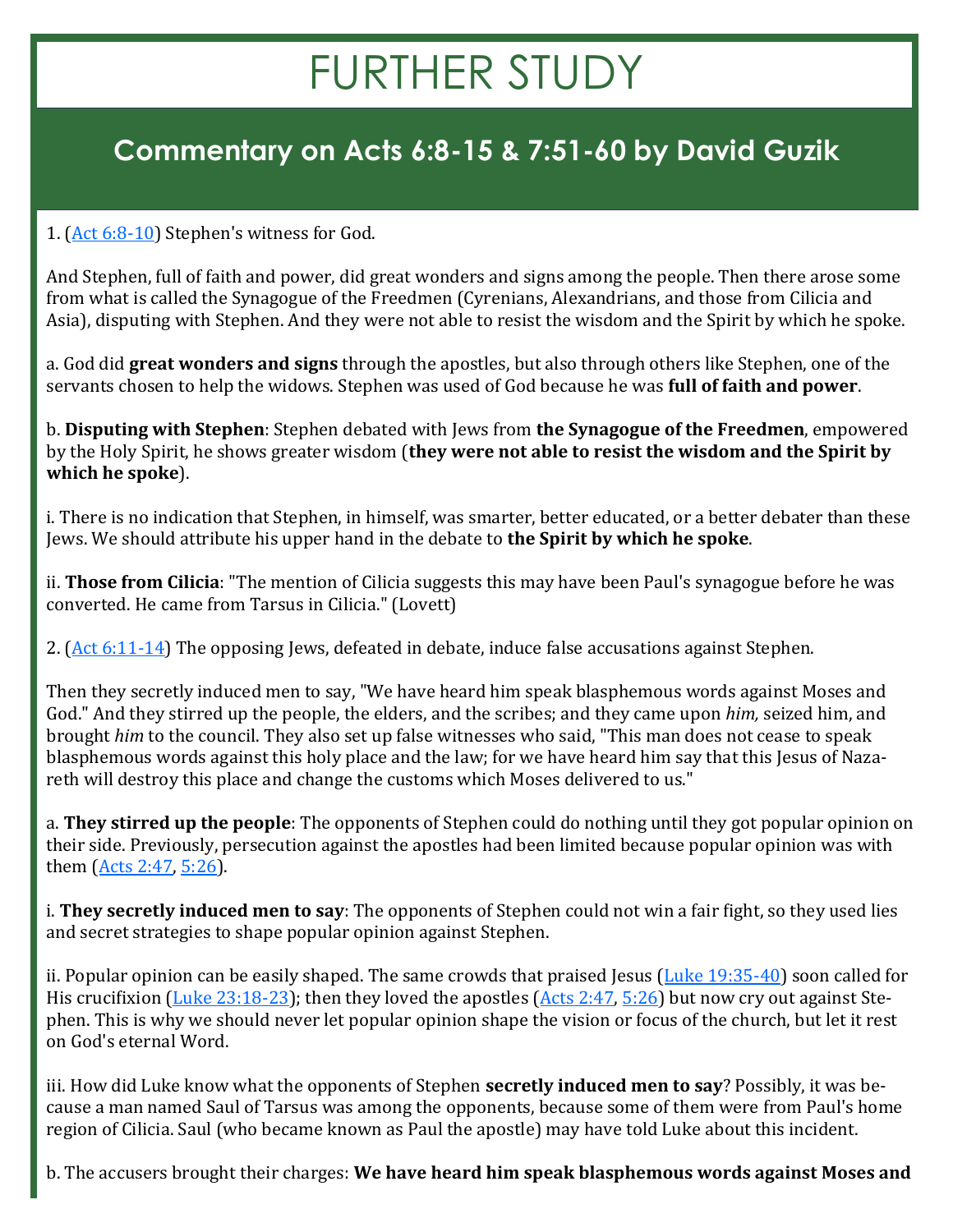**God … this man does not cease to speak blasphemous words against this holy place and the law … Jesus of Nazareth will destroy this place and change customs**. Significantly, many of the same false accusa-tions were leveled against Jesus [\(Matthew 26:59](https://www.blueletterbible.org/kjv/matthew/26/59-61/s_955059)-61). You are in a good place when people are treating you like they treated Jesus!

c. Why would they make such accusations? Because Stephen was clearly teaching that Jesus was greater than Moses; that Jesus was God; that Jesus was greater than the temple; that Jesus was the fulfillment of the law; and that Jesus was greater than their religious customs and traditions.

i. Of course, Stephen would never teach **against Moses and God**, but his glorification of Jesus would be twisted. Stephen would never **speak blasphemous words against this holy place** (the temple), but he would not make it an idol as many Jews in that day did. Stephen had his words twisted, and a false accusation was brought against him.

ii. "Whatever form of words Stephen used which gave rise to the accusation that he said Jesus would destroy the temple, he certainly grasped and expounded the inner meaning of Jesus' own words." (Bruce).

d. Several commentators imply or directly state that the thrust of Stephen's message - that Jesus supersedes the temple and its localized worship - was a doctrine that the apostles themselves must have shied away from proclaiming. This is purely unwarranted speculation. The demonstrated boldness of the apostles is undeniable proof that they withheld no truth from fear that it might be too controversial.

3.  $(Act 6:15)$  Stephen's countenance when accused.

And all who sat in the council, looking steadfastly at him, saw his face as the face of an angel.

a. **His face as the face of an angel**: Stephen's face did not have that mild, soft, angelic look that we see in so many paintings; nor was it a look of stern judgment and wrath. Instead, his face reflected the perfect peace and confidence of one that knows and trusts his God. His face had the same reflected glory that Moses had as he beheld God intimately.

i. "The description is of a person who is close to God and reflects some of His glory as a result of being in his presence [\(Exodus 34:29ff\).](https://www.blueletterbible.org/kjv/exodus/34/29/s_84029)" (Marshall)

b. **The face of an angel** also means that Stephen was at perfect peace. His face was not filled with fear or terror, because he knew his life was in God's hands and that Jesus never forsakes His people.

(For Acts 7:1-50, go to enduringword.com/commentary/acts-7/)

 $8.$  ( $Act$  7:51-53) Stephen applies the sermon to his listeners.

*"You* stiffnecked and uncircumcised in heart and ears! You always resist the Holy Spirit; as your fathers *did,* so *do* you. Which of the prophets did your fathers not persecute? And they killed those who foretold the coming of the Just One, of whom you now have become the betrayers and murderers, who have received the law by the direction of angels and have not kept *it."*

a. **You always resist the Holy Spirit; as your fathers did, so do you**: One can imagine the angry whispering among the Sanhedrin as Stephen's history lesson begins to hit home. Stephen sees this and knows that they are rejecting the One God sent again, just like before.

b. Drawing on concepts from the Old Testament, Stephen rebukes those who rejected Jesus; they are **stiffnecked** (as Israel is described in passages like [Exodus 32:9\)](https://www.blueletterbible.org/kjv/exodus/32/9/s_82009), and they are **uncircumcised in heart and ears**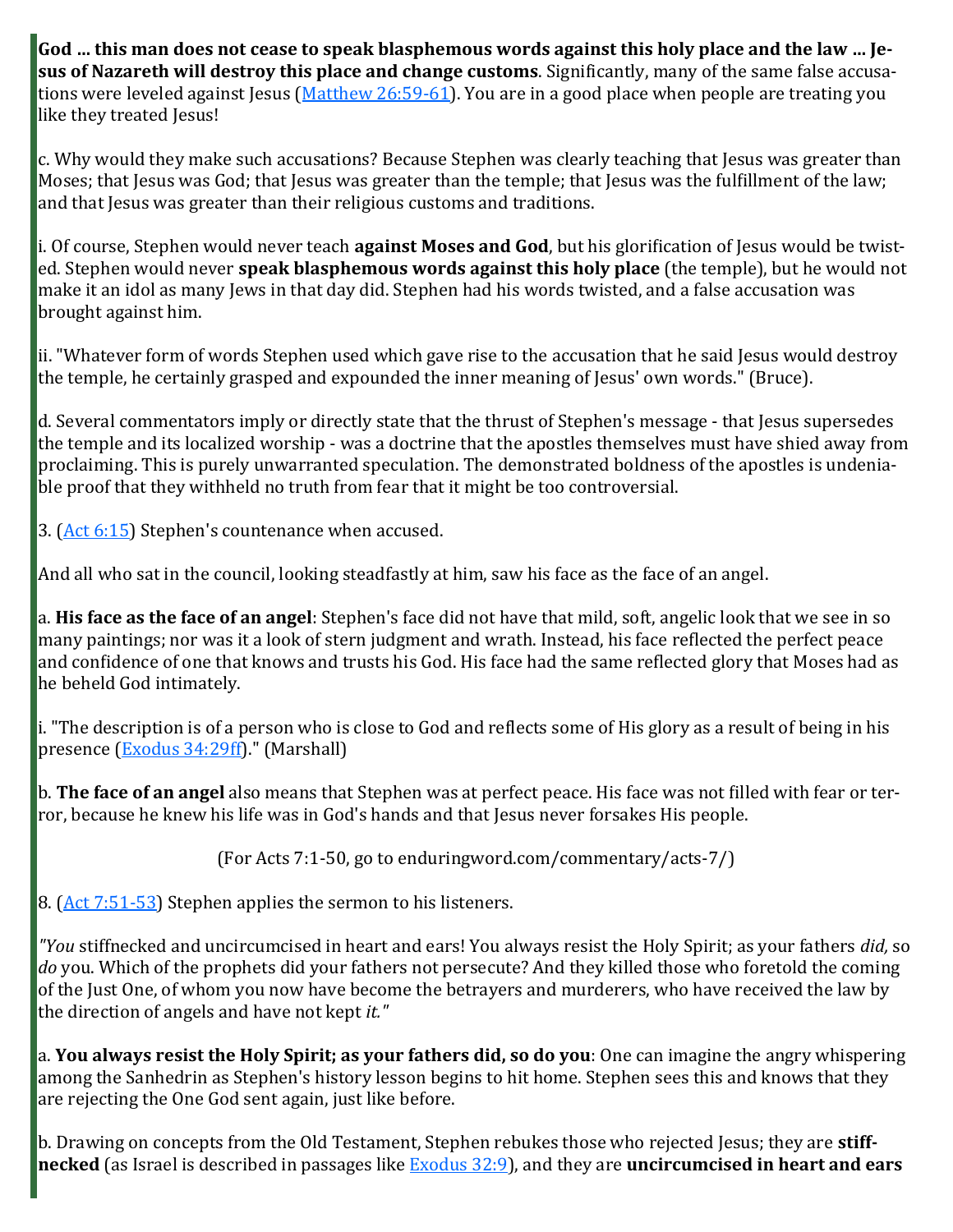(as Israel is described in passages like <u>Jeremiah 9:26</u>). In using the two phrases together, he may have in mind a passage like [Deuteronomy 10:16:](https://www.blueletterbible.org/kjv/deuteronomy/10/16/s_163016) *Therefore circumcise the foreskin of your heart, and be stiff-necked no longer*.

i. Almost 20 times in the Old Testament, God calls Israel **stiff-necked**. These religious leaders are being just as their fathers were.

ii. Israel prided itself on the sign of circumcision because it separated them from the Gentiles, but Stephen was essentially saying, "you are just like the Gentiles in your rejection of the Lord."

c. His main point was unmistakable: "As Israel was in its history, so you are today, **you now have become the betrayers and murderers**." Israel was proud that they had received the law of God and were guardians of the law, but Stephen reminded them, "you **have not kept it**."

9. Observations on Stephen's message.

a. Stephen's message is essentially twofold. First, *God is no respecter of places*. That is, though the temple was a wonderful gift from God, it was wrong to overemphasize it as "the house of God." Second, *Israel is guilty of what they have always been guilty of: Rejecting God's messengers*.

b. Jesus said that it is impossible for old wineskins to hold new wine ([Matthew 9:17\)](https://www.blueletterbible.org/kjv/matthew/9/17/s_938017). Through Stephen, the Holy Spirit is showing how the old traditions of Judaism (especially the over-emphasis on the temple) cannot contain the new wine of Christianity.

c. God used Stephen's coming martyrdom to send the church out into the entire world, but God also used Stephen's message to show that there was no theological reason to prevent the gospel from going to the Gentiles.

i. The whole idea behind a permanent, stationary temple is "you come to me." This is why Israel, though they were a light to the nations, mainly thought in terms of the world coming to *them* for salvation. Through the church, God would show a different heart: "I will come to you," including the Gentiles.

d. The greatness of Stephen's sermon is not only in its content, but in its courage. "He takes the sharp knife of the Word and rips up the sins of the people, laying open the inward parts of their hearts, and the secrets of their souls … He could not have delivered that searching address with greater fearlessness had he been assured that they would thank him for the operation; the fact that his death was certain had no other effect upon him than to make him yet more zealous." (Spurgeon)

B. Reaction to the sermon of Stephen.

1. ([Act 7:54\)](https://www.blueletterbible.org/kjv/acts/7/54/s_1025054) They **were cut to the heart**, and convicted by the Holy Spirit. Yet the Sanhedrin reacted with rage instead of submission to the Holy Spirit.

When they heard these things they were cut to the heart, and they gnashed at him with *their* teeth.

a. They show great anger, but who, really, are they angry with? Stephen is only the messenger. Their real anger is directed against the God they are rejecting.

b. The idea of **gnashing at him with their teeth** can't help but remind us of the imagery of Hell. Seven different times, Jesus described Hell as a place of *weeping and gnashing of teeth* ([Matthew 8:12\).](https://www.blueletterbible.org/kjv/matthew/8/12/s_937012)

i. These men were prominent, successful, and appeared to be religious; yet they were rejecting God and revealing themselves as citizens of Hell.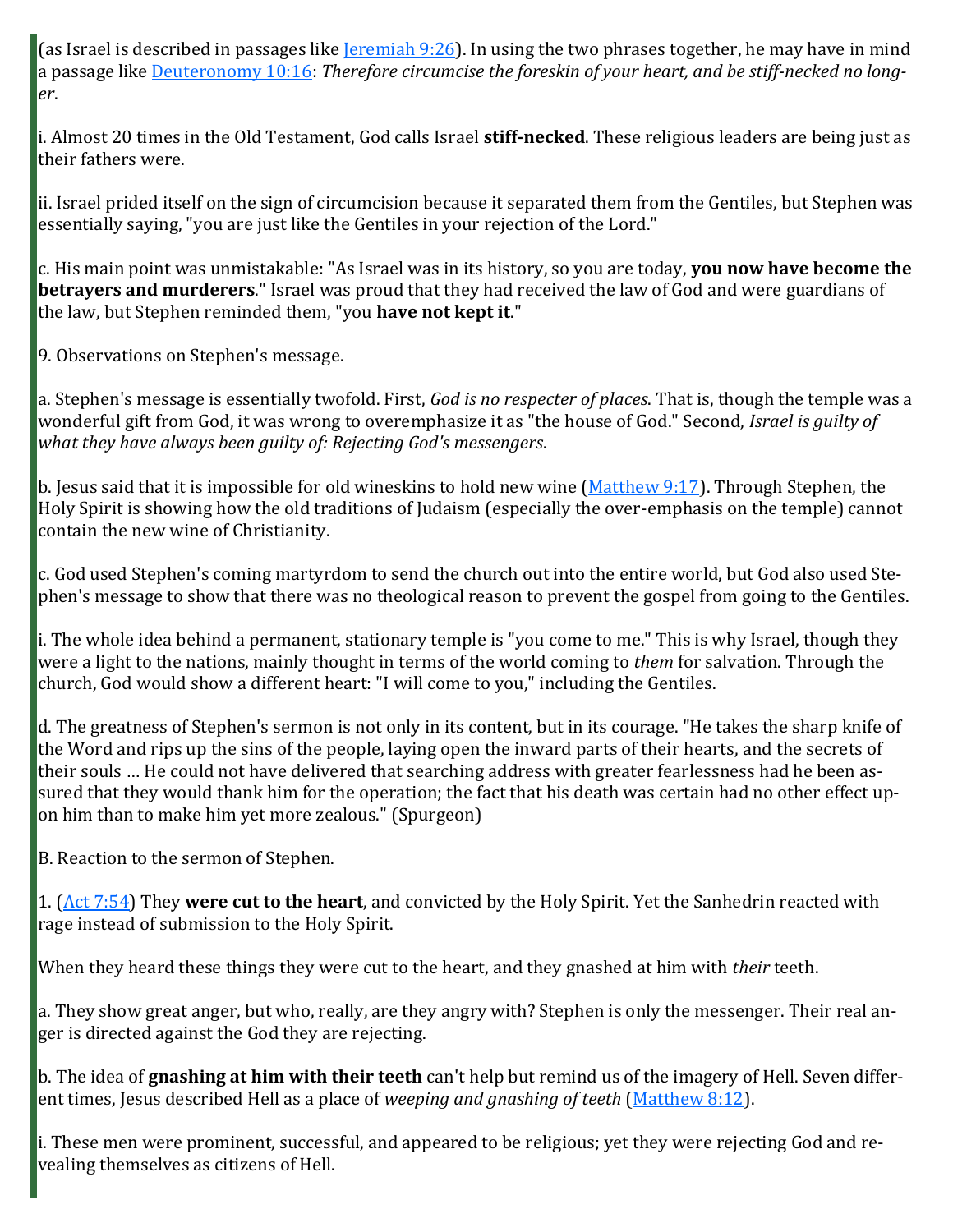ii. They didn't start **gnashing** when Stephen finished his speech. "All they could do in their frenzy was to gnash with their teeth. It was not a sudden outburst but the tense rather shows that it was prolonged." (Gaebelein)

2. ([Act 7:55](https://www.blueletterbible.org/kjv/acts/7/55-56/s_1025055)-56) Stephen's vision of Jesus.

But he, being full of the Holy Spirit, gazed into heaven and saw the glory of God, and Jesus standing at the right hand of God, and said, "Look! I see the heavens opened and the Son of Man standing at the right hand of God!"

a. We are reminded again that Stephen was **full of the Holy Spirit**; this was the source of his courage, wisdom and power in preaching.

i. J.B. Phillips' translation has insight: *Stephen, filled through all his being with the Holy Spirit*. This is how we should be filled with the Holy Spirit!

b. **Saw the glory of God, and Jesus standing at the right hand of God**: It is difficult to describe exactly what Stephen saw. We can't say if this was a personal vision or if some sort of "window to heaven" was opened, but going beyond the plain description of the text is pure speculation.

c. **Jesus standing at the right hand of God**: It is significant to note Jesus is **standing** here, as opposed to the more common description of Him *sitting* ([Matthew 26:64,](https://www.blueletterbible.org/kjv/matthew/26/64/s_955064) [Colossians 3:1\)](https://www.blueletterbible.org/kjv/colossians/3/1/s_1110001) at the right hand of the Father.

i. Why is **Jesus standing** here? Jesus stands in solidarity with Stephen at this moment of crisis. He does not impassionately react to the problems of His people.

ii. We might also consider that Jesus is standing to give a "standing ovation" to Stephen, whose fate makes him unique among believers. Stephen is the first of all martyrs among the followers of Jesus.

iii. "Stephen has been confessing Christ before men, and now he sees Christ confessing his servant before God." (Bruce)

3. ([Act 7:57](https://www.blueletterbible.org/kjv/acts/7/57-58/s_1025057)-58) The execution of Stephen by stoning.

Then they cried out with a loud voice, stopped their ears, and ran at him with one accord; and they cast *him* out of the city and stoned *him.* And the witnesses laid down their clothes at the feet of a young man named Saul.

a. When Stephen declared that he saw Jesus *standing at the right hand of God*, it was too much. The Sanhedrin react quickly, violently, and together. When Jesus, before this same body of men, declared that He would sit at the right hand of God, they had the same reaction and sealed his death as a blasphemer [\(Matthew 26:64](https://www.blueletterbible.org/kjv/matthew/26/64-66/s_955064)-66).

i. "For Stephen to suggest that the crucified Jesus stood in a position of authority at the right hand of God must have ranked as blasphemy in the thinking of those who knew that a crucified man died under the divine curse." (Bruce)

b. **They cried out with a loud voice, stopped their ears, and ran at him with one accord**: These were distinguished, older men acting this way! The reaction of the Sanhedrin seems extreme, but is typical of those rejecting God and lost in spiritual insanity. They wail in agony and cover their ears at the revelation of God, which they regard as blasphemy.

i. What a dangerous thing it is to be religious apart from a real relationship with Jesus Christ! This fulfills what Jesus warned about in [John 16:2](https://www.blueletterbible.org/kjv/john/16/2-3/s_1013002)-3: *Yes, the time is coming that whoever kills you will think that he offers God*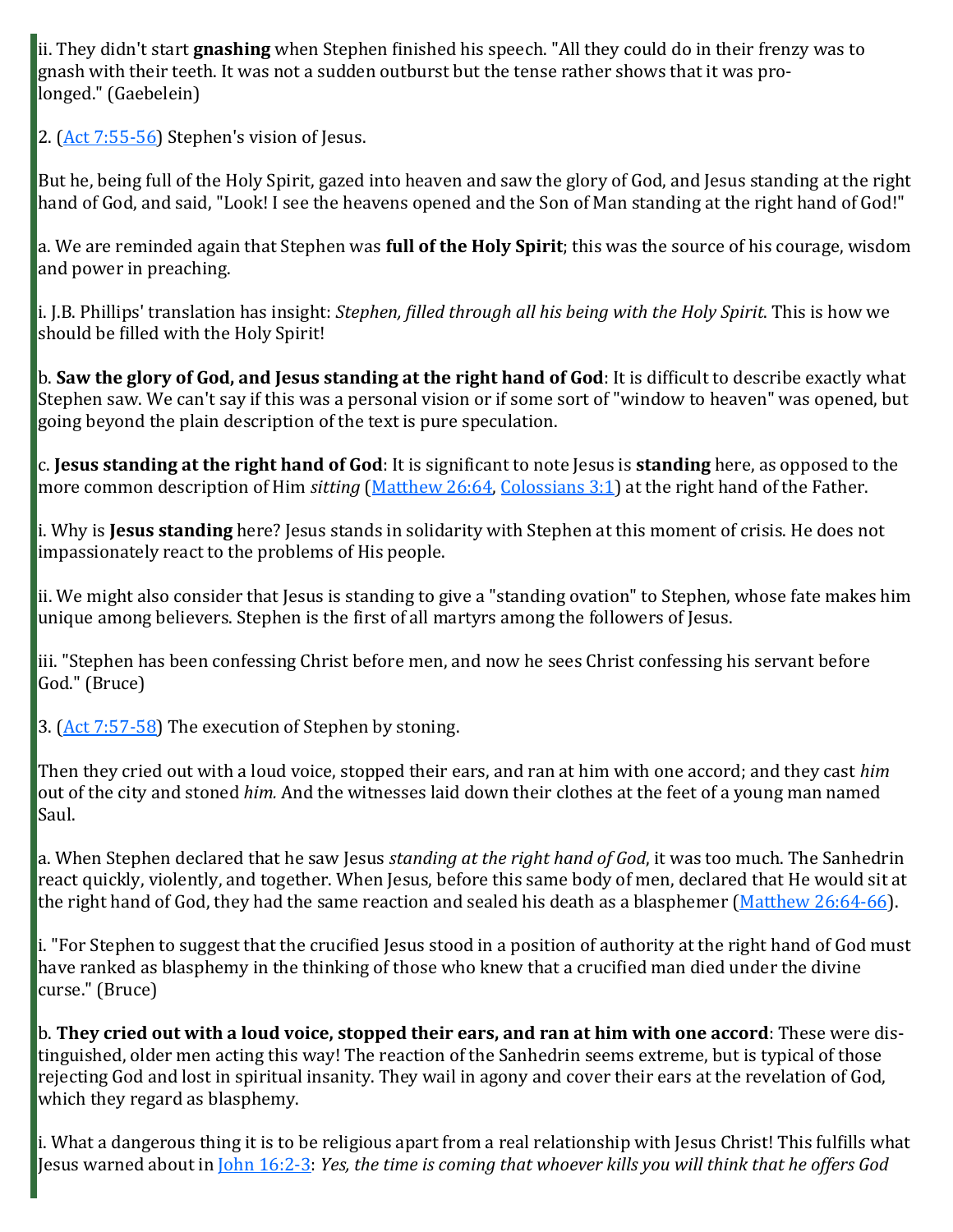*service. And these things they will do to you because they have not known the Father nor Me*.

c. **Ran at him** uses the Greek word *hormao*. This is the same word used to describe the mad rush of the herd of swine into the sea (Mark  $5:13$ ). This was an out-of-control mob rushing at Stephen.

d. **They cast him out of the city and stoned him**: The extent of their rage is shown by their execution of Stephen, which was done without regard for Roman law, and which was performed according to traditional Jewish custom (stoning).

i. The second-century Jewish writing *Mishnah*, describes the practice of stoning: "When the trial is finished, the man convicted is brought out to be stoned … When ten cubits from the place of stoning they say to him, 'Confess, for it is the custom of all about to be put to death to make confession, and every one who confesses has a share in the age to come' … Four cubits from the place of stoning the criminal is stripped … The drop from the place of stoning was twice the height of a man. One of the witnesses pushes the criminal from behind, so that he falls face downward. He is then turned over on his back. If he dies from this fall, that is sufficient. If not, the second witness takes the stone and drops it on his heart. If this causes death, that is sufficient; if not, he is stoned by all the congregation of Israel." (Cited in Bruce)

e. **And the witnesses laid down their clothes at the feet of a young man named Saul**: Saul stood there as the "supervisor" of the operation. As a member of the Sanhedrin, he had also approved of Stephen's execution.

i. **Young man** literally means, "a man in his prime." It certainly does not mean that Saul wasn't old enough to be a member of the Sanhedrin. In [Acts 26:10,](https://www.blueletterbible.org/kjv/acts/26/10/s_1044010) Paul says *I cast my vote against them*, and the plain implication was that he had a vote as a member of the Sanhedrin.

4. ([Act 7:59](https://www.blueletterbible.org/kjv/acts/7/59-60/s_1025059)-60) Stephen's last words.

And they stoned Stephen as he was calling on *God* and saying, "Lord Jesus, receive my spirit." Then he knelt down and cried out with a loud voice, "Lord, do not charge them with this sin." And when he had said this, he fell asleep.

a. **They stoned Stephen as he was calling on God and saying, "Lord Jesus, receive my spirit."** His life ended in the same way it had been lived: In complete trust in God, believing that Jesus would take care of him in the life to come.

i. "The fires … in the olden days never made martyrs; they revealed them. No hurricane of persecution ever creates martyrs; it reveals them. Stephen was a martyr before they stoned him. He was the first martyr to seal his testimony with his blood." (Morgan)

b. **Lord, do not charge them with this sin**: God answered Stephen's prayer, and used it to touch the heart of a man who energetically agreed with his stoning, though the man didn't know the prayer was being answered. When we get to heaven, make sure to look up Stephen and thank him for every blessing brought through the ministry of Saul of Tarsus.

i. God heard Stephen's prayer, and Paul is the evidence of it. We have no idea how greatly God can use us in our times of suffering.

ii. Augustine said, "If Stephen had not prayed, the church would not have had Paul."

c. **Cried out with a loud voice, Lord, do not charge them with this sin**: Stephen displays the same forgiving attitude that Jesus had on the cross (Luke  $23:34$ ). He asked God to forgive his accusers, and he made the promises loudly and publicly.